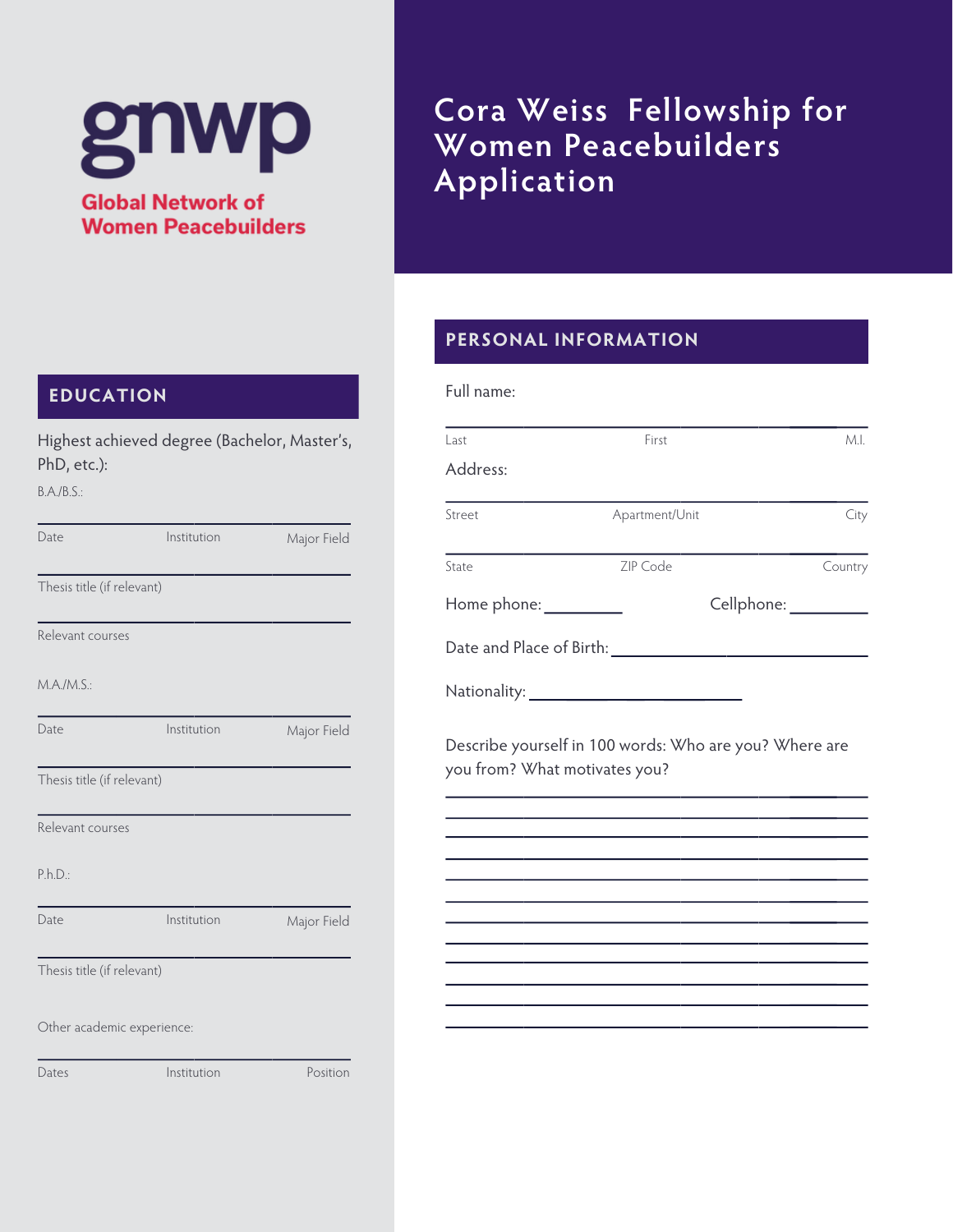gnwp **Global Network of** 

# **Women Peacebuilders**

### **FELLOWSHIPS/HONORS**

# **Cora Weiss Fellowship for Women Peacebuilders Application**

### **PROFESSIONAL EXPERIENCE**

#### List current position first

| List most recent first | Dates                | Organization | Position |
|------------------------|----------------------|--------------|----------|
|                        | Key Responsibilities |              |          |
|                        | Dates                | Organization | Position |
|                        | Key Responsibilities |              |          |
|                        | Dates                | Organization | Position |
|                        | Key Responsibilities |              |          |
|                        | Dates                | Organization | Position |
|                        | Key Responsibilities |              |          |
|                        | Dates                | Organization | Position |
|                        |                      |              |          |

Key Responsibilities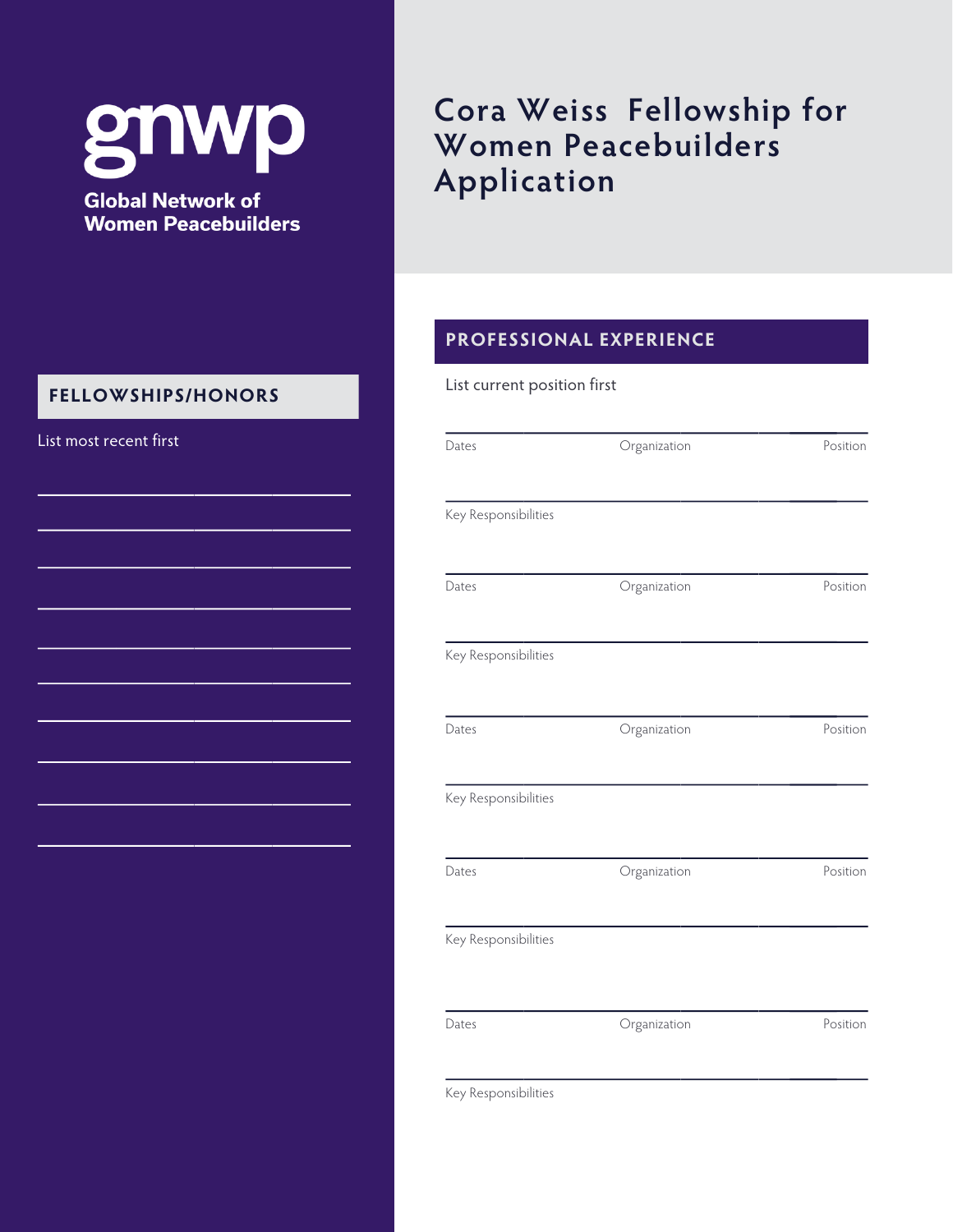# gnwr **Global Network of**

**Women Peacebuilders** 

### **REFERENCES**

Reference letters should be attached when submitting your completed Cora Weiss Fellowship Application to the Review Committée.

| Name                      | Title |  |
|---------------------------|-------|--|
|                           |       |  |
| Institutional Affiliation |       |  |
|                           |       |  |
|                           |       |  |
| Name                      | Title |  |
|                           |       |  |
| Institutional Affiliation |       |  |

## **Cora Weiss Fellowship for Women Peacebuilders Application**

### **FIELD WORK**

Please describe any relevant experience in women's rights, peacebuilding, and other social justice issues in developing and/or conflict-affected countries. List most recent first

| Dates                | Organization | Position | Country |
|----------------------|--------------|----------|---------|
| Key Responsibilities |              |          |         |
|                      |              |          |         |
| Dates                | Organization | Position | Country |
| Key Responsibilities |              |          |         |
| Dates                | Organization | Position | Country |
| Key Responsibilities |              |          |         |
| Dates                | Organization | Position | Country |
| Key Responsibilities |              |          |         |
|                      |              |          |         |
| Dates                | Organization | Position | Country |
| Key Responsibilities |              |          |         |